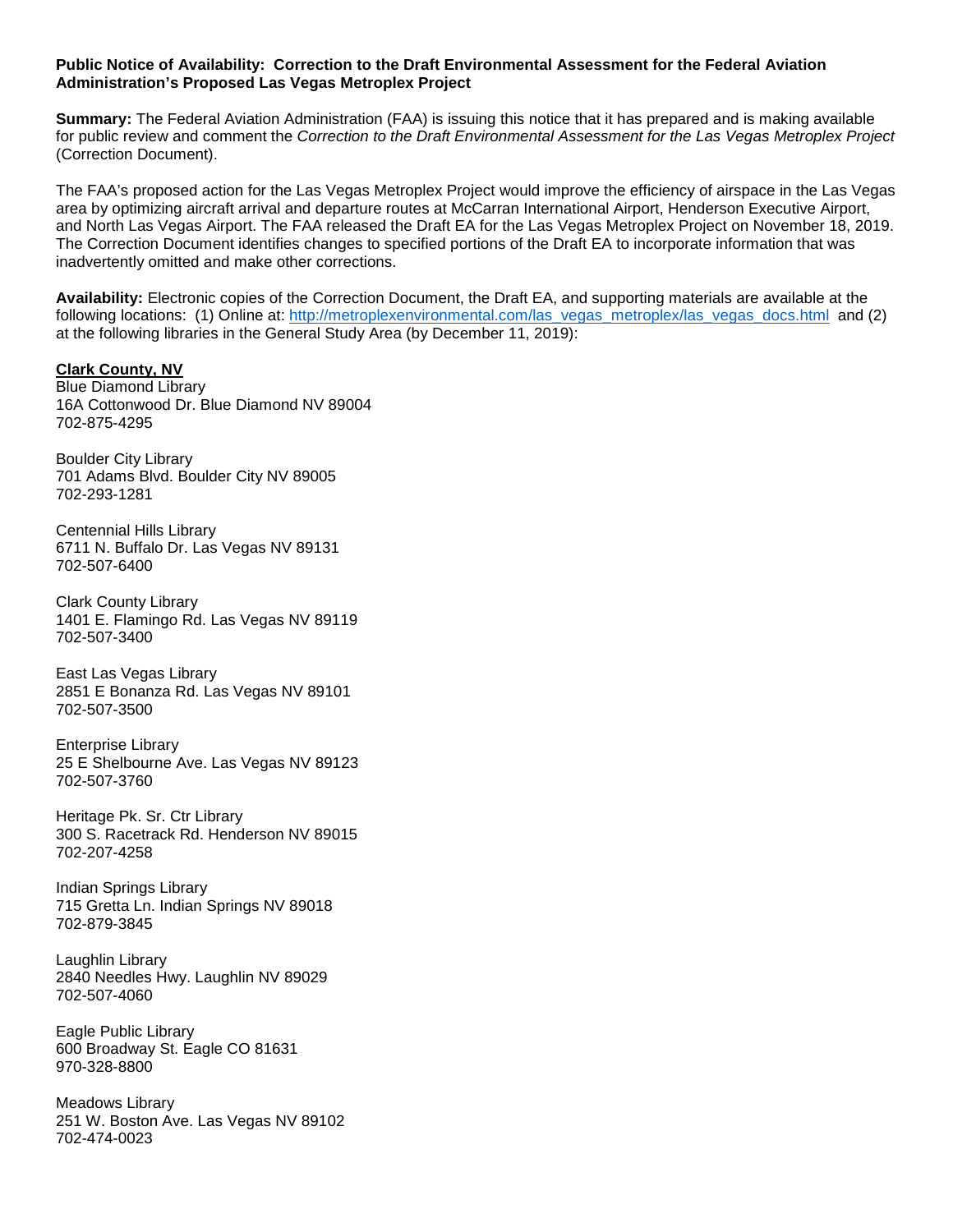Moapa Town Library 1340 East Highway 168 Moapa NV 89025 702-864-2438

Moapa Valley Library 350 N. Moapa Valley Blvd. Overton NV 89040 702-397-2690

Mount Charleston Library 75 Ski Chalet Pl. Las Vegas NV 89124 702-872-5585

Paseo Verde Library 280 S. Green Valley Pkwy. Henderson NV 89012 702-492-7252

Sahara West Library 9600 W. Sahara Ave. Las Vegas NV 89117 702-507-3630

Sandy Valley Library 650 W Quartz Ave. Sandy Valley NV 89019 702-723-5333

Searchlight Library 200 Michael Wendell Way Searchlight NV 89046 702-297-1442

Sunrise Library 5400 E. Harris Ave. Las Vegas NV 89110 702-507-3900

Whitney Library 5175 E. Tropicana Ave. Las Vegas NV 89122 702-507-4010

Windmill Library 7060 W. Windmill Ln. Las Vegas NV 89113 702-507-6030

# **Nye County, NV**

Pahrump Community Library 701 East St. Pahrump NV 89048 775-727-5930

#### **Inyo County, CA**

Tecopa Library 408 Tecopa Hot Springs Rd. Tecopa CA 92389 760-852-4171

## **San Bernardino County, CA**

Needles Branch Library 1111 Bailey Ave. Needles CA 92363 760-326-9255

Barstow Branch Library 304 E. Buena Vista St. Barstow CA 92311-2806 760-256-4850

Twentynine Palms Branch Library 6078 Adobe Rd. Twentynine Palms CA 92277 760-367-9519